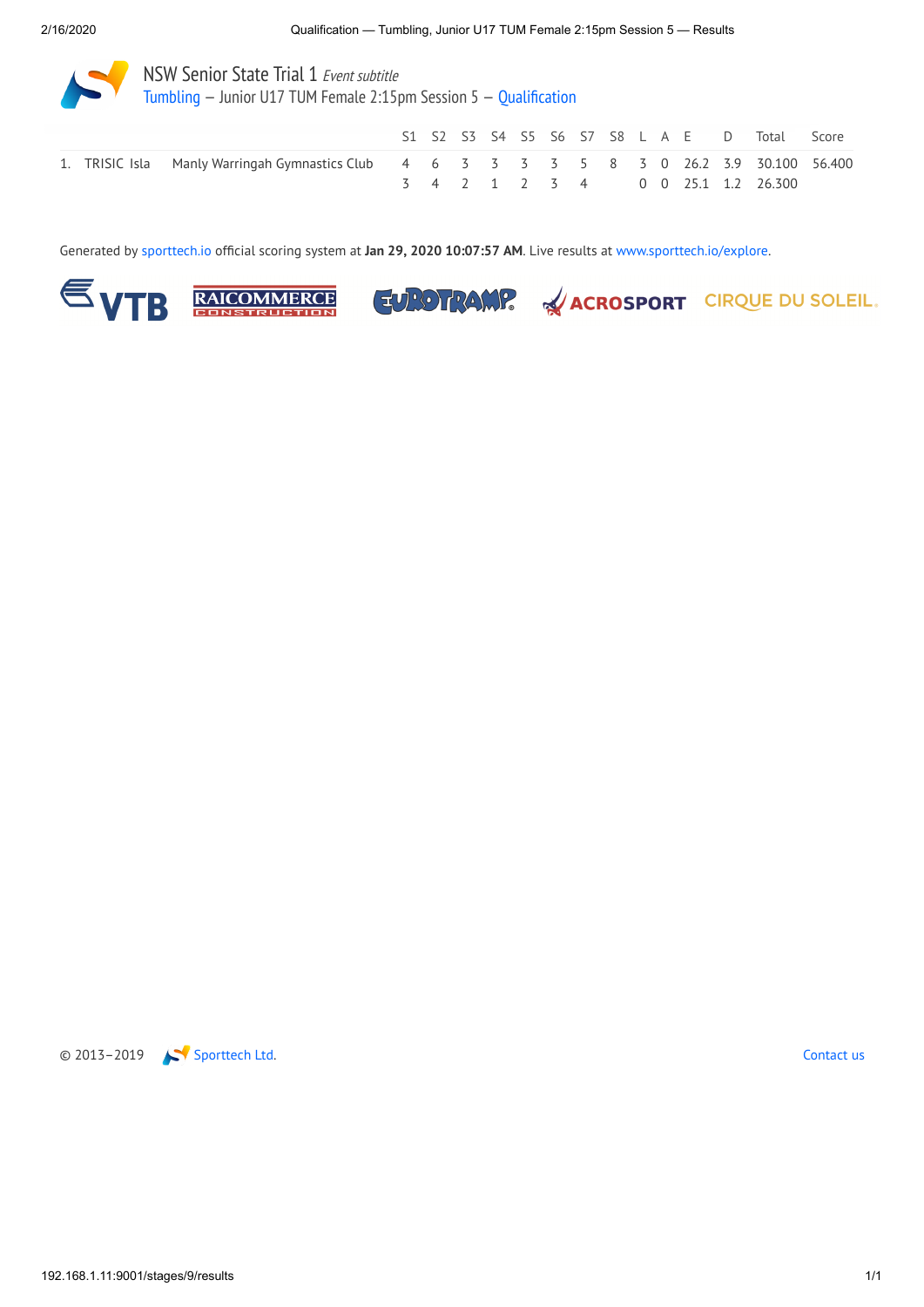

[Tumbling](http://192.168.1.11:9001/event/TUM) — Junior U17 TUM Male 2:15pm Session 5 — [Qualification](http://192.168.1.11:9001/stages/11)

|      |                                                                                          |  |  |  |  |  |  | S1 S2 S3 S4 S5 S6 S7 S8 L A E D Total Score |  |
|------|------------------------------------------------------------------------------------------|--|--|--|--|--|--|---------------------------------------------|--|
|      | 1. AIVAZIAN Thomas Manly Warringah Gymnastics 2 3 9 7 5 4 3 7 4 0 25.6 5.4 31.100 63.000 |  |  |  |  |  |  |                                             |  |
| Club |                                                                                          |  |  |  |  |  |  | 2 2 0 1 1 2 3 7 3 0 27.9 4.0 31.900         |  |

Generated by [sporttech.io](https://sporttech.io/) official scoring system at **Jan 29, 2020 10:07:57 AM**. Live results at [www.sporttech.io/explore](https://sporttech.io/explore).









EUROTRAMP. & ACROSPORT CIRQUE DU SOLEIL.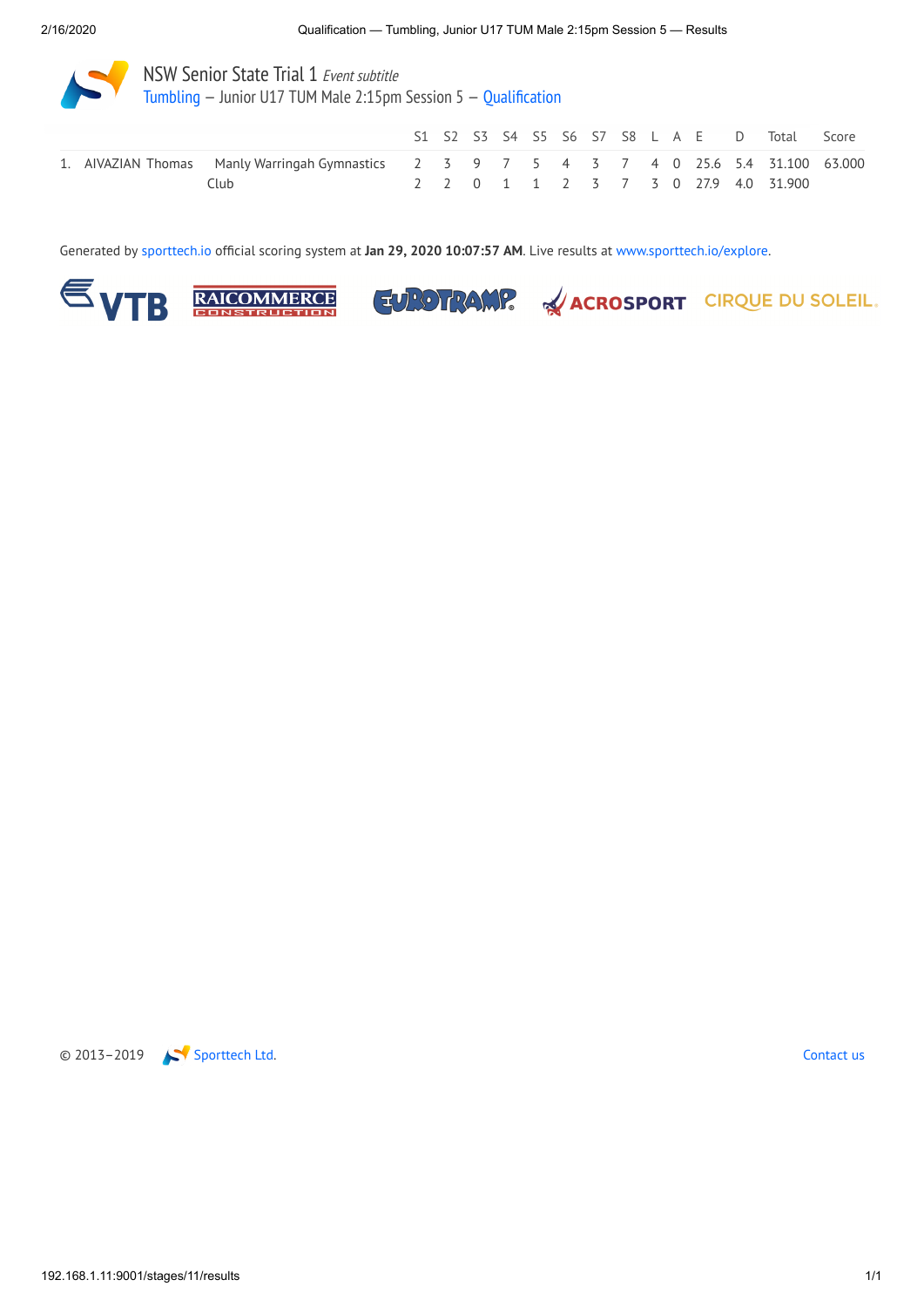NSW Senior State Trial 1 Event subtitle [Tumbling](http://192.168.1.11:9001/event/TUM) — National Level 5 TUM Female 2:15pm Session 5 — [Qualification](http://192.168.1.11:9001/stages/6)

|  |                                                                               |  |  |  |  |  |  | S1 S2 S3 S4 S5 S6 S7 S8 L A E D Total Score |  |
|--|-------------------------------------------------------------------------------|--|--|--|--|--|--|---------------------------------------------|--|
|  | 1. GRIMA Riley Altitude Gym Sports 0 0 0 3 4 4 4 6 2 0 27.7 1.3 29.100 57.000 |  |  |  |  |  |  |                                             |  |
|  |                                                                               |  |  |  |  |  |  | 3 3 4 4 3 3 6 6 3 0 26.5 1.3 27.900         |  |

Generated by [sporttech.io](https://sporttech.io/) official scoring system at **Jan 29, 2020 10:07:57 AM**. Live results at [www.sporttech.io/explore](https://sporttech.io/explore).







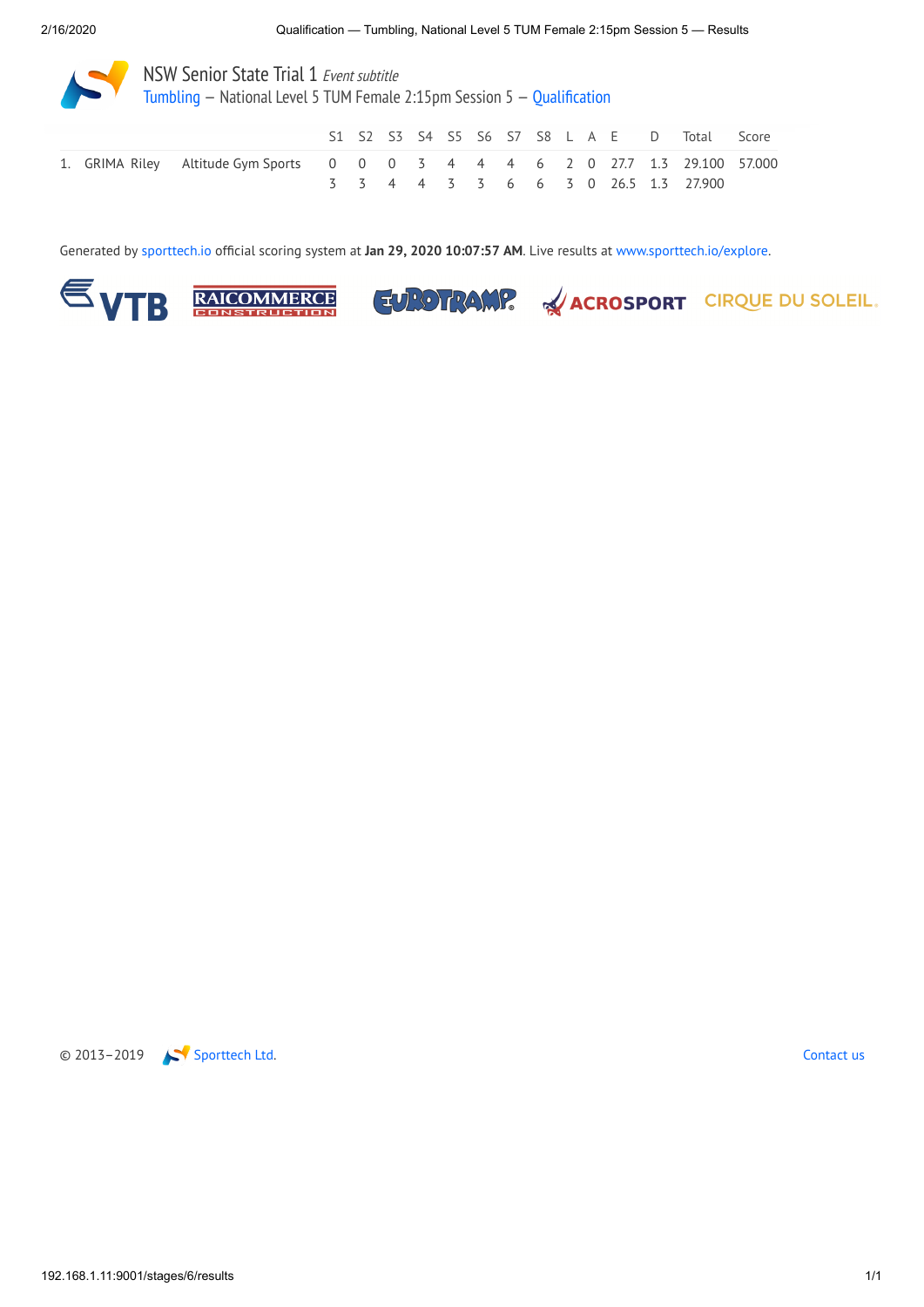[Tumbling](http://192.168.1.11:9001/event/TUM) — National Level 5 TUM Male 2:15pm Session 5 — [Qualification](http://192.168.1.11:9001/stages/3)

|  |                                            |             |  |  |  |  | S1 S2 S3 S4 S5 S6 S7 S8 L A E D                          | Total                        | Score |
|--|--------------------------------------------|-------------|--|--|--|--|----------------------------------------------------------|------------------------------|-------|
|  | 1. COSTA Kye <b>SERC</b> Sydney Gymnastics |             |  |  |  |  | 0 0 0 3 3 6 5 7 3 0 27.3 1.3                             | 28.600 54.300                |       |
|  | Centre                                     |             |  |  |  |  | 7 6 9 7 6 6 7 7 0 0 24.5 1.8                             | $-0.6 \rightarrow$<br>25.700 |       |
|  | 2. DAWES Lucas Altitude Gym Sports         | $0 \quad 0$ |  |  |  |  | 0 0 0 5 6 6 10 0 0 24.3 0.8<br>0 9 7 9 9 12 3 0 25.1 1.5 | 25.100 51.700<br>26.600      |       |

Generated by [sporttech.io](https://sporttech.io/) official scoring system at **Jan 29, 2020 10:07:58 AM**. Live results at [www.sporttech.io/explore](https://sporttech.io/explore).







EUROTRAMP. & ACROSPORT CIRQUE DU SOLEIL.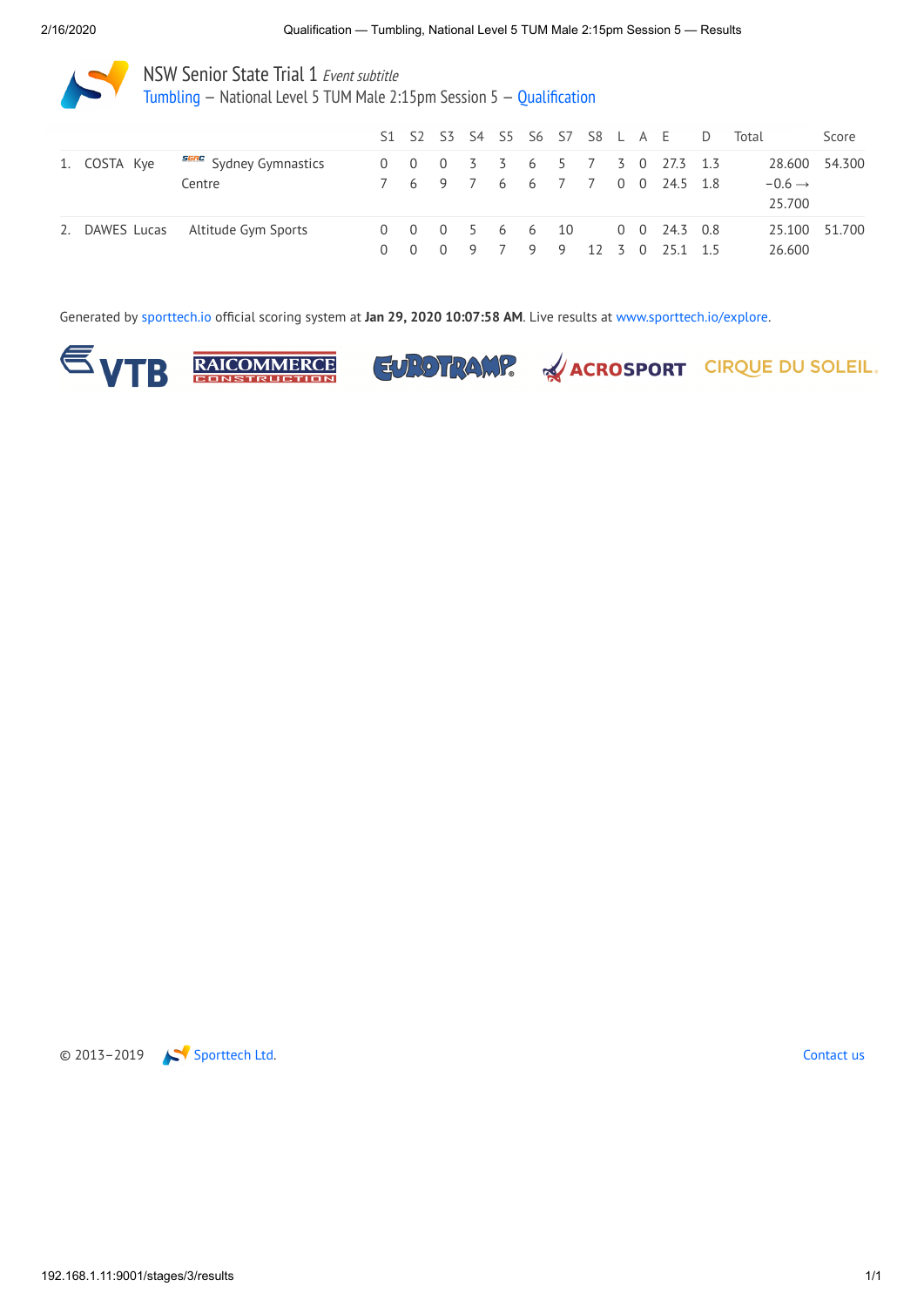[Tumbling](http://192.168.1.11:9001/event/TUM) — National Level 6 TUM Female 2:15pm Session 5 — [Qualification](http://192.168.1.11:9001/stages/5)

|    |                       |          |                                    | S1                   | 52                         | S3                         | S4                  | S5     | S6                  | -S7     | S8             |         | A                    | - E              | D          | Total            | Score  |
|----|-----------------------|----------|------------------------------------|----------------------|----------------------------|----------------------------|---------------------|--------|---------------------|---------|----------------|---------|----------------------|------------------|------------|------------------|--------|
| 1. | <b>SLATTERY</b>       | Bella    | Central West Gymnastics<br>Club    | $\Omega$             | $\Omega$<br>$\overline{4}$ | $\Omega$<br>$\overline{4}$ | 3                   | 5      | 4<br>5              | 5.<br>3 | $\overline{7}$ | 3<br>8  | 0<br>$\Omega$        | 27.1<br>25.8 2.2 | 2.2        | 29.300<br>28.100 | 57.400 |
| 2. | HEYLAR                | Georgia  | Manly Warringah<br>Gymnastics Club | $\Omega$<br>3        | $\Omega$<br>$\overline{4}$ | $\Omega$<br>3              | 3<br>$\overline{4}$ | 5<br>3 | 5<br>$\overline{2}$ | 5<br>8  | 10<br>8        | 7<br>3  | $\Omega$<br>$\Omega$ | 26.5 1.5<br>26.2 | 2.1        | 28.000<br>28.400 | 56.400 |
| 3. | MILLAR                | Ashleigh | Altitude Gym Sports                | $\Omega$<br>5.       | $\Omega$<br>6              | $\Omega$<br>6              | 5<br>5              | 5<br>5 | 6<br>6              | - 8     | 9<br>11        | 3<br>3  | $\Omega$<br>$\Omega$ | 26.5<br>24.5 1.9 | 1.8        | 28.300<br>26.400 | 54.700 |
| 4. | AL-<br><b>RAHMANI</b> | Lana     | Altitude Gym Sports                | $\Omega$<br>$\Omega$ | $\Omega$<br>$\Omega$       | $\Omega$<br>$\Omega$       | 6<br>6              | 8      | 8<br>9              | 9       | 11<br>15       | 8<br>30 | $\Omega$<br>$\Omega$ | 25.1<br>22 5     | 1.0<br>0.9 | 26.100<br>23.400 | 49.500 |

Generated by [sporttech.io](https://sporttech.io/) official scoring system at **Feb 11, 2020 9:33:26 AM**. Live results at [www.sporttech.io/explore.](https://sporttech.io/explore)







EUROTRAMP. & ACROSPORT CIRQUE DU SOLEIL.